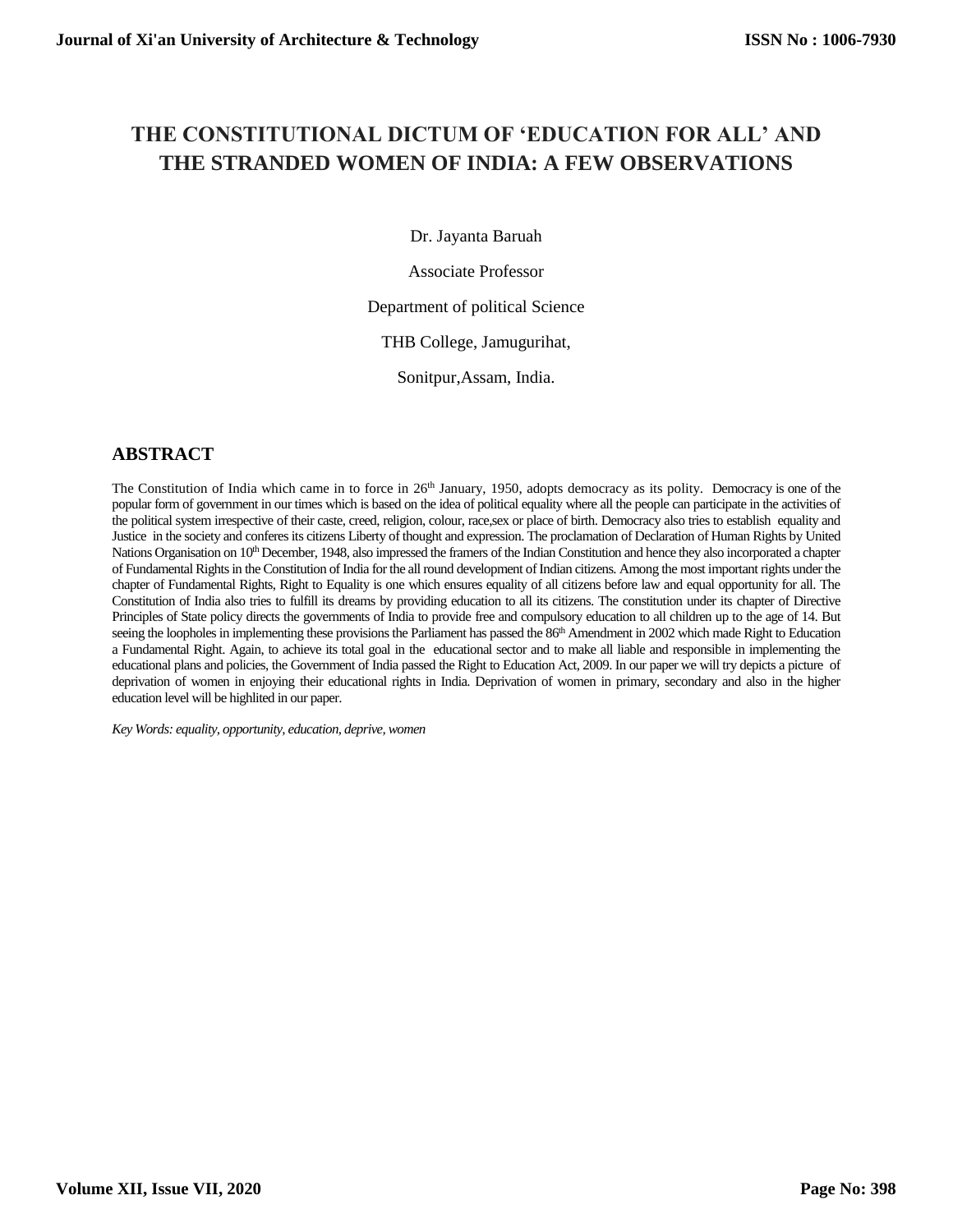#### **1. INTRODUCTION:**

Education is the key factor on which the success or failure of a political system largely depends on. Education is a powerful weapon to improve the quality of life of people in the society. Hence, it can bring tremendous changes in a political system. It is probably the greatest tool which can bring changes in one's life. Education makes the individual perfect and also make them understand what is right and just. Education improves one's knowledge, skills and develops the personality and attitude that are the qualities which are very much important for a good citizen. So, the development, growth and prosperity of a nation mainly depends upon the education of the citizens. Citizens must have knowledge about their political system, about constitution, their rights and duties, form of government, programmes and policies of the government etc. or to participate actively in the decision making process. All these can be possible only for an educated citizen of a country. Hence, along with other conditions, education is the most significant one which will help making a nation a developed one. The Government of India has taken a numbers of positive measures to make education for all. The framers of the Constitutionof India incorporated directions to the States to make free and compulsory education up to the age of 14 under Article 45 of Directives Principles of State Policies. On the other hand, to provide special protection to the Minorities, Cultural and Educational Rights have been guareenteed under Article 29 and 30 in the original chapters of Fundamental Rights in the constitution. But seeing the unhealthy situation of education prevailing in India after India's independence some question arose as to how educational opportunity be improved in our country, how the poor and marginalized childeren get quality education and how the education will impact on the future life of our children.

Realizing the truth of these questions, the Government of India took a numbers of serious steps to make education quality oriented and vibrant. In February 4,1993, the Supreme Court of India in its decision in the Unni Krishnan v. the state of Andhra Pradesh case declared the right to education as a part of life (Boopal, 2019). The positive response of the Parliament to this decision of Supreme Court of India has brought the 86<sup>th</sup> Constitutional Amendment in 2002. Through this amendment a new Article 21A was inserted in the same place with the Article 21 which made Right to Education a Fundamental Right. This article reads: *"The State shall provide free and compulsory education to all children of the age of six to fourteen years in such manner as the State may, by law, determine"* (Constitutional 86th Amendment Act, 2002, 2016)*.* Another milestone was the passing of the Right to Education Act on August 4,2009, to make free and compulsory education for the children from 6- 14 age group. This act makes the local authority and the parents liable if their children are nor sent to schools. Another milestone in the development of education sector of India is the New Education Policy of -2019 which has formulated under the Chairmanship of Dr. K.kasturirangan, a reknowned scientist of the country. Hope this New Education Policy will also bring revolutionary changes in the education system of our country.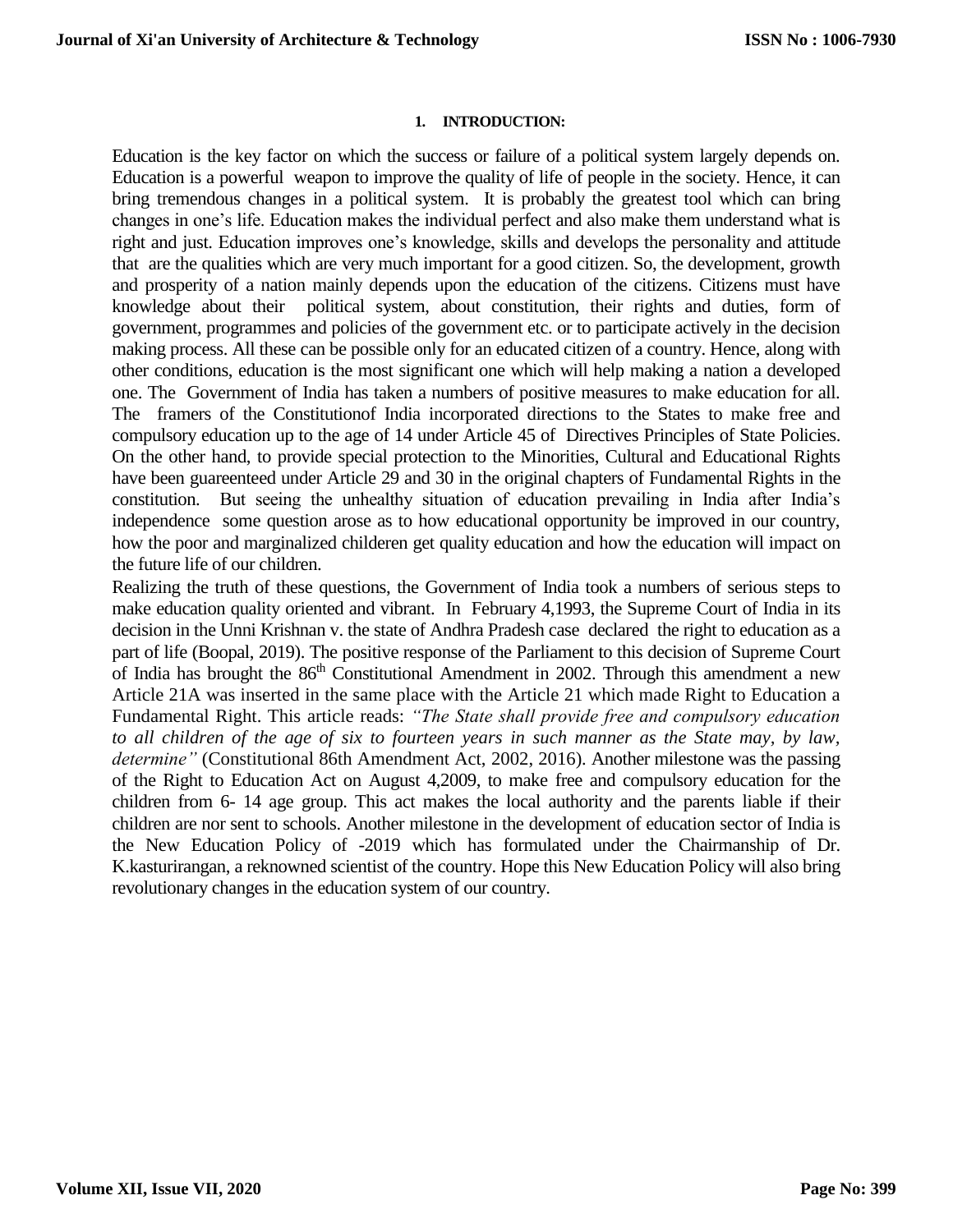### **2. OBJECTIVES OF THE STUDY:**

The main objecives of the study are:-

- 1. To find out how girls are deprived their educatioal rights in the primary level, Seconary level or in their Higher Education,
- 2. To examine the deepness of the problem in the urban and rual areas
- 3. To examine about the deprivation of women in some states in India

#### **3. METHODOLOGY:**

The methodology followed in the preparation of this paper is analytical one. Attempt is made to make the work objective so far as possible. Primary sources used in this paper are contemporary literature, public and private records, departmental report, biographical works and autobiographies, personal letters and diaries, newspapers, journals, periodicals, etc. Secondary sources such as published books, journals and periodicals, newspapers, etc., are also used in this work.

#### **4. A SKETCH OF THE DEVELOPMENT OF EDUCATION SCENARIO OF INDIA SINCE INDEPENDENCE:**

The scenario of education in India in the time Independence was a dismal one. The quality of education was very poor, there was very big gap of gender discrimination in education, discrimination was also prevailing among the castes, high castes gets more preference than the backward castes, discrimination was also prevailing between the urban and rural areas in matters of education. Though the Britishers were started the education system in India but they had not done much for the development of educational sector. In the time of India's independence there were only 172,661 Primary schools in India with 14 million pupils which implied that only one child out of every 3in the age group of 6-11 was in school. The number of Middle school was 12,843 and with two million pupils which meant that only one child out of every 11 in the age group of 11-14 was enrolled, the number of Secondary schools was 5297 with 870,000 students which implied that not even one youth in every 20 in the age group of 14-17 was in school. The educational institutions that were established in that time was very negligible compared to the numbers of students. (Naik, 1947).

The condition of higher education was also very pathetic in the time of attaining independence by India. There were only 17 universities in India, 636 colleges and 238,000 students enrolled. The condition of technical and vocational education was also same. It is very interesting to note that in 1951 the literacy rate of men was 27 percent and the rate of literacy of women was only 9 percent which were very negligible. (Roy, 2005) The expenditure on education was only Rs. 570 million or less than half a percent of the national income.

Seeing this poor picture of Indian education scenario the government of India has constituted various commisions and commiitees for its developments. Some of the steps of the government of India are as follows:-

- 1. **University Education Commission(1948-49):** the University Education Commission was the first commission constituted just after India's independence under a reknowned philosopher and scholar of India Dr. S. Radhakrishnan. The committee was constituted for defining the vital tasks of the universities.
- 2. **Secondary Education Commission(1952-53):** The concern of education articulated during the freedom struggle of India were revisited by the Nantional Commission of Secondary education. The commission was headed by Dr. Lakshmanswami Mudaliyar to adress the issues related to school education. The Secondary Education Commission presented its report in 1953 with some special recomandations. Some of the special recomandations of this committee for the betterment of secondary education of India were the creation of Higher Secondary schools, diversified courses, three language formula, vocational education, methods of teaching etc.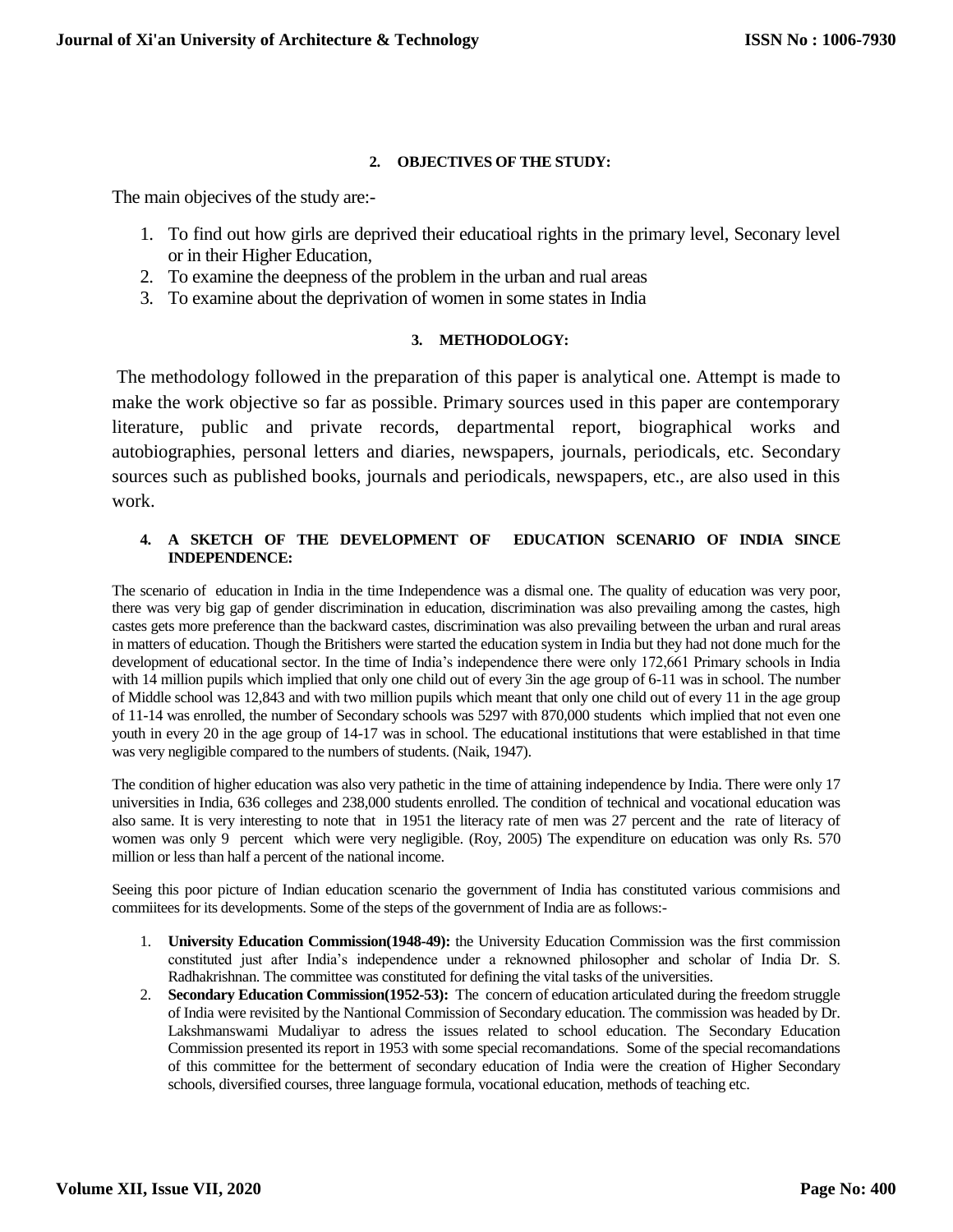- 3. **Constitution of UGC(1956):** The Government of India in 1952 decided that the allocation of funds to the Central Universities and the Universities of the State and other Institutions of Higher Education might be allocated by an institution and hence the UGC has formally ianugurated by the then Minister of Education, Natural Resources and scientific Research, Maulana Abul Kalam Azad in December 28, 1953. The UGC was formally established in 1956 by an act of Parliament mainly entrusted the duty of maintaining quality of higher educational institutions in India and allocation of funds.
- 4. **The Education Commission(1964-66):** To formulate acomprehensive education policy in India, the Education Commission under the chairmanship of Dr. D.S. Kothari was constituted. This commission was also knowned as the Kothari Commission. The commission has recommanded a total educational reconstruction in India and also attempted to project a blueprint of National System of Education.
- 5. **National Policy of Education(1968):** The National Policy of Education 1968 was a significant step in the educational sector in the history of independent India and was constituted under the Chairmanship of Dr. D.S. Kothari, the then chairman of UGC. Arising out of the recommandations of the Kothari Commission, the National Policy of Education was constituted. The NPE-1968 aimed to promote national progress, a sense of common citizenship and to strengthen national integration. This commission also advised to reconstructon of education to improve quality and to emphasised on the introduction of Science and Technology. The the NPE-1968 was a significat step by the government of India but due to lack of implementation strategy, financial crunch and organisational support the NPE-1968 could not be implemented successfully.
- 6. **National Policy of Education(1986):** The Government of India reviwed the prevailing education system in 1985 and the policy was articulated in the document "Challege of Education: A Policy Perspective". The NEP was intended to prepare India to meet the challenges of the 21<sup>st</sup> Century. The NPE proposed a national System of Education based on accepted structure of 10+2+3. Elementary Education comprises 5 years of Primary, 3 years Upper Primary and followed by 2 years High School. It suggested that +2 stage be accepted as a part of school education through out the country. Establishment of Navodaya Schools was also the recommandations of the NPE-1986. The National Policy of Education was constituted under the chairmanship of Acharya Ramamurthy.
- 7. **Revised Programme of Action(1992):** Befiore considering of the Ramamurthy Committee, the government approved another committee under the chairmanship of Janardan Reddy in 1992. In the report of the committee it provided a base for the modified NPE and a concreate programme emerged as Programme of Action(POE-1992).
- 8. **National Knowlwdge Commission(NKC) (2005):** To encounter the challenges of the 21<sup>st</sup> Century, the National Knowledge Commission was constituted by the then Prime Minister of India Dr. Manmohan Singh under the chairmanship of Mr. Sam Pitroda. The KNC has recommanded on the areas such as Right to Education, libraries, language, translation works and portal and knowledge networks.
- 9. **National Curriculam Framework(2005):** the National Curricula Framework is the fourth NCF published in the year 2005 by the National Council of Educational Research and Training(NCERT). The previous NCFs were published in 1975, 1988 and 2000. The NCF guided mainly the Syllabus preparation, Text book and the Teaching Practices for the schools in India. The NCF 2005 has based on its policies of previous government reports on education such as learning without burden, and NEPs of 1986-1992 and focused on Group Discussion. After multiple deliberations 21 Focus Group Position Papers have been published to provide inputs for NCF 2005.
- 10. **New Policy of Education(2019):** The New Education Policy of 2019 which was constituted under the chairmanship of Dr. K. Kasturirangan, a famous scientist of India. Though the committee has submitted its report on May 31, 2019 last but it is yet to implement by the union government. The NEP-2019 targeted 100 percent Gross Enrolement Ratio by the year 2030. The policy also intends to universalized Pre-Primary education by 2025 and provide fudamental literacy/numaracy for all by 2025. It proposes a new curricular and Predagogical structure with 5+3+3+4 design covering children in the age group of 3-18. It aims to consolidate 800 universities and 40,000 colleges into around 15,000 large, multidisciplinary institutions. The policy designed three types of Higher Educational Institutions: Research University, Technical University andAutonomus Degree granting colleges. It aims to provide autonomy to all higher educational institutions. Hope when implemente the new Education Policy of Education-2019 will bring tremendous changes in the education scenario of India.

There has been a rapid growth and changed in the education scenario of India after 73years of India's independence and now India become the third largest educancation provider in the world after USA and China. India has a total 1.4 million schools with more than 250 million students. A total 37.4 million students had been enrolled in the higher educational institutions in 2017. The Gross Enrollment Ratio in higher educational institutions jumped to 26.3 percent in 2018-19 which was a minimal 0.40 million in 1950-51. The number of higher educational institutions has increased manifolds from only 27 universities(3 Central Universities and 24 State universities) and 578 colleges with an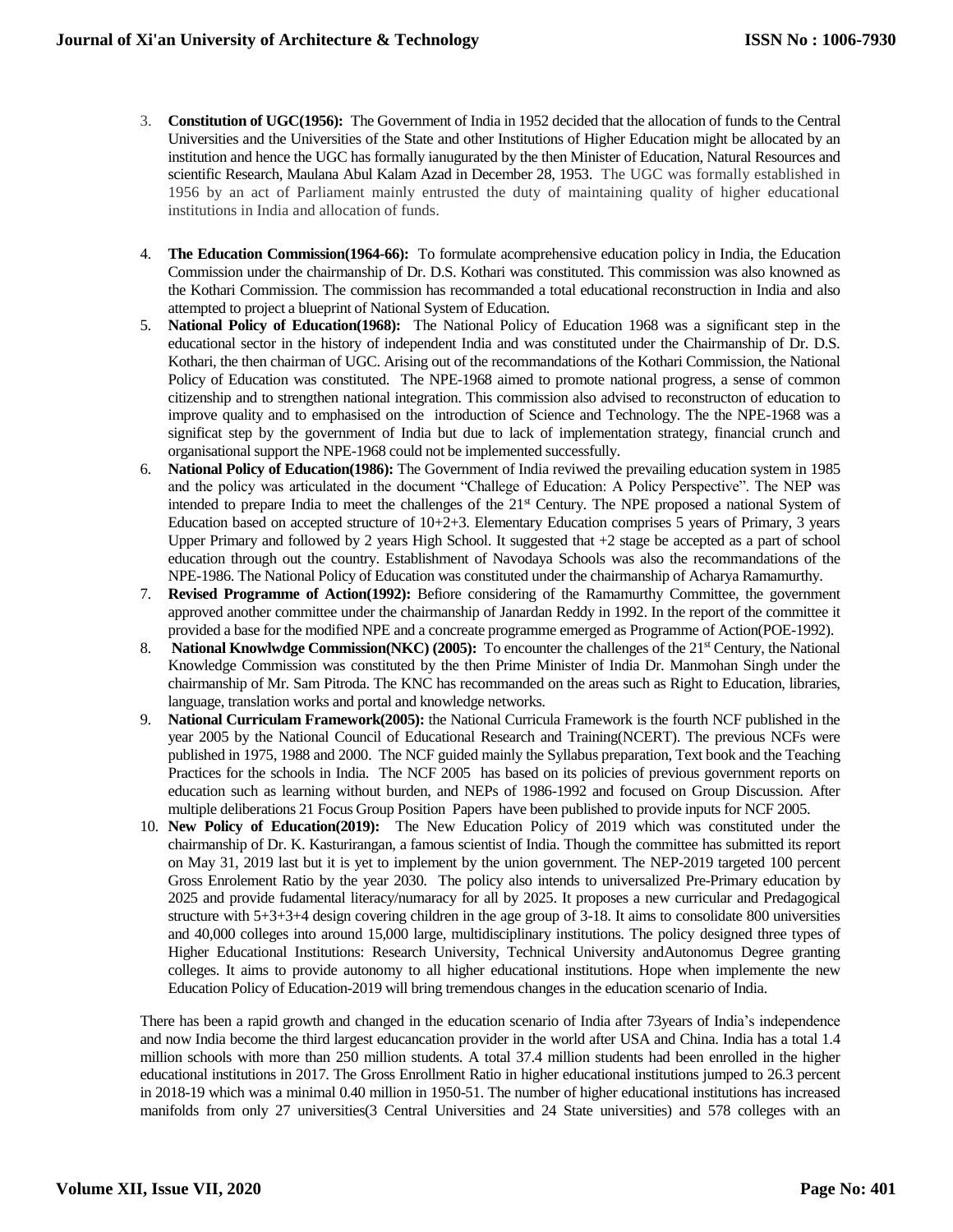enrollment of 173,696 students in 1950-51 (reddy, Nov,2018), to nearly 1000 universities, 50 Central, 402 state, 125 Deemed to be Universities, 334 Private, 7 institute under state legislature, 155 institute of National Importance which includes IITs, AIIMs, NITs, IIMs etc. according to a report of All India Survey of Higher Education.

The Governments of India has provided a good amount of money in their budget for the maintaining of quality and management of our educational institutions. It has been observed that the trend of increasing budget in the education sector continued in India. Starting with a budget of Rs. 570 million in 1950-51, the allocation to education sector in the Financial year 2017-18 was Rs. 79,685.95 crores which was an increased of 9.9 percent of the budget of the previous Financial year 2016-17 which was Rs.72,394 crores. In the budget of 2017-18, the outlay for school education was Rs. 46,356.25 crores and for higher education the outlay was Rs.33,329.7 crores. The budget while giving top priority on E-Learing system in higher education provided a total516.89 crores for the purpose. The budget of the Financial year 2019-20 also provided Rs. 94859.64 Crore for education. In the budget, outlays for school education was 56,536.63 crores while budget outlays for higher education was Rs. 38,317.01 crore. While giving importance on school education, budget oulays for SSA was Rs.36322crore, Mid Day Meal was Rs. 11000 crore, teachers Training and Adult Education was Rs. 125 crore. Finance Minister Smti. Nirmala Sitharaman also proposed to established a National Research Foundation to allocte Fund and promote Research which is also included in the New Policy of Education 2019. It is to be noted that the budget of the FY 2019 has given upmost importance in the research and hence, allocations for Research and Innovations in the budget was Rs. 609 crores. (Nanda, 2019). The sharp increase in the literacy rate in India also reveals that there is a rapid growth and development in the education sector of India. Data shows that the literacy rate of India was 18.3 percent in 1950-51 which is now 74.04 percent according to Census of 2011.

#### **DEPRIVATION OF GIRLS IN PRIMARY EDUCATION IN INDIA:**

Though the Constitution of India guarantees Right to Equality and committed to provide free and compulsory elementary education up to the age of 14, this commitment has not been realized yet after 73 years of India's independence. There is sharp gender discrimination in the society and hence women in our society still deprives of their rights. To fulfill the commitment the Constitution of India has taken a number of serious steps, among them the Right to Education Act, 2009 can be regarded as a milestone in this concern. But it is unfortunate that despite selfless efforts from the government to provide free and compulsory education to all the children between 6-14 age groups yet a good number of children, mostly girls are out of schools. Research reports show that a huge 60 million girl's lack access to Primary education in India and the gender gap in literacy persists. (krishna, 1993). It was observed that in 2006, 10.3 million girls between the age group of 11-14 years were out of schools. According to the Census report of 2011, there are still 32 million children, aged between 6-13, who have never attended educational institutions. (Kurian, 2015). A majority of them are from Dalit, Adivasi and from Muslim community.

The figure of enrolment in the primary schools at present is very impressive and it stands at 98 percent. But it should be remembered that the enrolment figures do not necessarily reflects who is actually attending schools. The number of primary age children not in school in India was put at 2.3 million in 2008, but other estimates suggested that it could be 8 million. According to a government report, the primary dropout rate was 25 percent in 2009. Data shows that out of the total school children who were not in school in 2008, 62 percent were girls, they make up two third of illiterates 15-24 years old. Though the progress of education in India is rapid but 61 million children still remain out of education. (Williams, 2013).

It is to be noted here that in 1947 or in the time of attainment of independence by India, the literacy rate of women was 8.9 percent and the Gross Enrolment Ratio in the Primary level for girls was 24.8 percent, a negligible 4.6 percent was in the Upper Primary level. But at present the literacy rate in India become high and it stands at 74.04 percent according to Census data of 2011. The data also shows that the rate of literacy of male is 82.14 percent and female is 65.46 percent which highlights that 35 percent women are still illiterates in India. A report has also revealed that in 2019 the overall literacy rate in Rural India is 69.1 percent out of which the literacy rate of male is 72.3 percent and female is 56.8 percent. Literacy rate in urban India stands at 83.7 percent for male and female is 74.8 percent. There continues big gender discrimination in the urban as well as in rural areas of India. The percentage of gender gap is less in urban areas which is 8.9 percent and the percentage is high in the rural areas which is 15.5 percent. (Singh, 2019).

It is worth mentioning that though the attendance of boys and girls are roughly equal in the primary level, the gap widens when the girls become older and they are forced to dropout to help in their domestic works or to get married. A good number of students are not in the school as they are from the lowest from the caste system, tribal groups and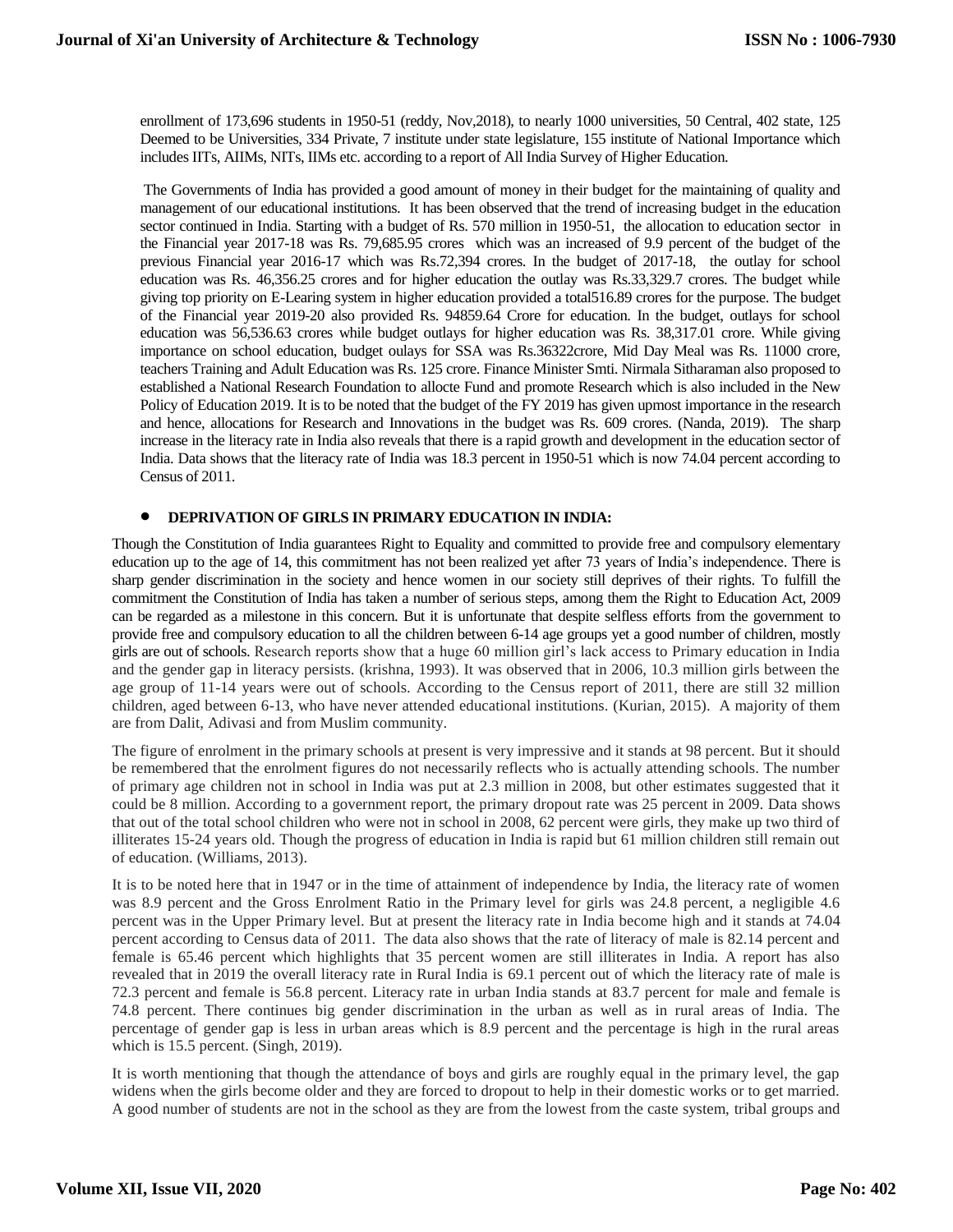Muslim communities. Report also shows that the construction works mainly in the urban areas attracted more people for their employment. Some children born in the construction work site have no birth certificates and hence no records in the government home. There is little possibility to send these children to school; the parents are migrated from one place to another in search of works. Most of the children in this case are girls. (Miranda, 2015) .

According to a report of MHRD which is very surprising one that only about 50 percent girls reach grade  $12<sup>th</sup>$  in school and less than one third of the girls completes school education as per appropriate age. Again, according to MHRD's Educational Statistics (ESAG 2018), the overall GER for Elementary education in India was 96.9 percent. The date has showed that there was marginal decline in the enrolment for the year 2015-16(1291 lakhs as compared to 1305), within which gender disparity factor was also continuing, 622 lakhs of girls as against 669 lakhs boys. In upper primary the figure stands at 347 lakhs boys as opposed to 329 lakhs girls. The MHRD statistics also indicated that there were 93 girls per 100 boys in primary class, 95 in Middle class and 90 in Secondary classes during 2014- 15.

It is pertinent to mention here that in India at present there are as many as 14.1 lakhs elementary schools enrolling 137.1 million children at the primary level. Out of the total primary schools, 7 percent are private unaided and this proportion increases to 22 percent in case of upper primary schools. While around 31 percent enrolled in private schools at the primary level, this proportion increases to 37 percent in case of Upper primary grades. (Elementary Education in India: Programmes Towards UEE, Flash Statistics, DISE, 2011-12).

Some data has also been cited from some states in India. Data of Kerala reflects that every child completing elementary school and promoted to secondary school; and almost every school has at least five class rooms and five teachers. In Rajasthan 55.66 percent and around 350,000 are not in school. It is also to be noted that less than half of them completes  $10<sup>th</sup>$  grade in Rajasthan. (willen, 2017). The situation of Bihar is worst as compared to other states in India. In Bihar only one of two children in relevant age group in school; the majority of children entering school fails to completes an elementary cycle; many schools are understaffed, teachers are often under trained and given little academic support. The following table will highlight some important facts of Elementary Education in some states of India.

| <b>States</b> | <b>Total</b><br>enrolment in<br><b>Elementary</b><br><b>Education</b> | <b>Ratio of</b><br><b>Girls</b><br>enrolment<br>G:B | <b>Total No of</b><br><b>Schools</b> | % of Female<br><b>Teacher</b> | % of Para<br><b>Teacher</b> | % of Single<br><b>Teacher</b> |
|---------------|-----------------------------------------------------------------------|-----------------------------------------------------|--------------------------------------|-------------------------------|-----------------------------|-------------------------------|
| Assam         | 5760967                                                               | 1.1                                                 | 61110                                | 38.83                         | 2.5                         | 15.3                          |
| Mizoram       | 256832                                                                | 0.9.1                                               | 2913                                 | 43.7                          | 19.2                        | 1.5                           |
| Tripura       | 603580                                                                | 0.9.1                                               | 4503                                 | 26.9                          | 9.8                         | 1.85                          |
| Jharkhand     | 6660167                                                               | 0.9.1                                               | 44834                                | 31.6                          | 38                          | 12.4                          |
| Odhisha       | 6519654                                                               | 0.9.1                                               | 66682                                | 38.45                         | 22.93                       | 8.3                           |
| India         | 187644471                                                             | 1.01                                                | 1412178                              | 46.2                          | 9.9                         | 8.3                           |

**Table1: Facts of Elementary Education of Some States in India**

*Source: DISE 2011-12*

#### **DEPRIVATION OF WOMEN IN SECONDARY LEVEL:**

The Ministry of Human Resource Development (MHRD) has laid more importance on secondary education and considers secondary education as the stepping stone for the youth towards employability, leading to rapid economic growth and social development of the country. Studies have shown that secondary education is critical to breaking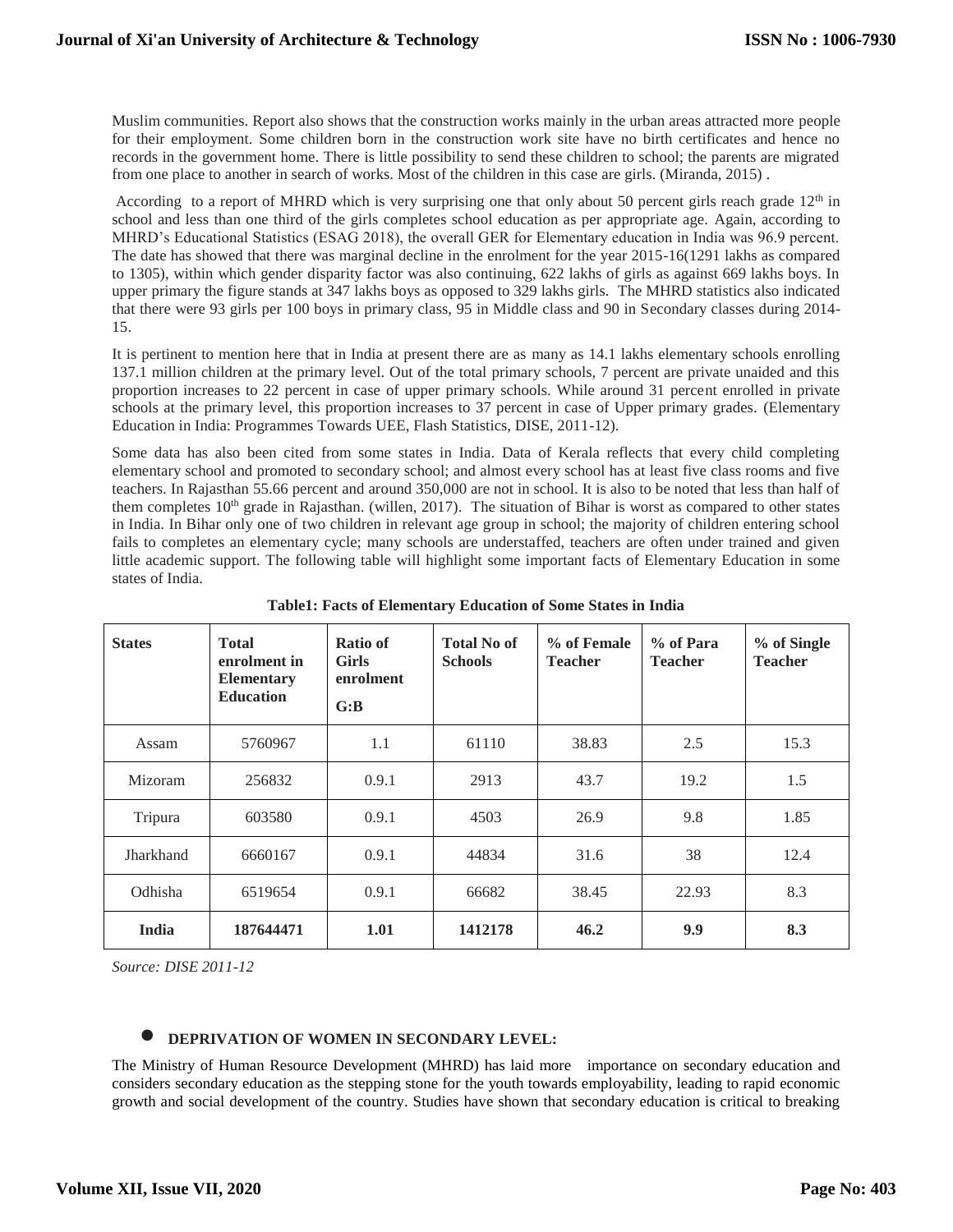intergenerational transmission of poverty. The Government policies at present seek to make secondary education quality oriented; easily accessible and affordable to all young children ages 14-18. Rashtritya Madhyamik Shiksha Abhiyan (RMSA) which was started in 2009 by the Government of India seeks to attain 90 percent gross enrolment ratio (GER) by 2017 and 90 percent retention by 2020. But it is unfortunate that access to secondary education in India is highly unequal. According to a report of World Bank in 2009 (Secondary Education in India-Opportunity for Universalization), the gap between the students from the highest and lowest expenditure quintile groups (70 percent versus 30 percent enrolment, respectively) is a 40 percentage point gap in secondary enrolment rates. There is a gap of 20 percentage points between urban and rural secondary enrolment rates, and the gap between secondary enrolment rates of boys and girls is 10 percent. The percentage of Enrolment of the children of the scheduled tribes, scheduled castes and Muslims communities are very low. Policy documents like the Kothari Commission Report (1964-66) and the National Policy on Education 1986, and its Programme of Action in 1992 have put tremendous emphasis on the upholding of gender equity in education and to reduce the gender gap in access, retention and transition from one stage to other. Despite government effort gender discrimination continues in relation to attendance and drop-out.

Record has highlighted that the total enrolment in the secondary level in India is 2, 18, 88,898 at present. The percentage of girls out of the total enrolment is 41.51 percent and the percentage of boys is 58.49 percent. The percentage of enrolment in the urban area is 57.59 percent whereas the percentage of enrolment in the Rural area is 42.41 percent. It is to be noted here that the state of Meghalaya has the highest percentage of girls enrolment with a percentage of 51.47 percent and Rajasthan has the lowest percentage 29.33 percent of girls enrolment. It should be noted that at secondary level 15.39 percent students are from the scheduled Caste. The percentage of the community in the urban area is 13.83 percent and in the rural area the percentage is 16.55 percent. Out of the total percentage of SC students, the percentage of enrolment of girl is 39.49 percent. In the higher secondary level there are 1, 14, 37,883 students enrolled at present. The percentage of girls is 41.24 percent and the boys percentage are 58.76 percent. The percentage in the rural area is 39.60 percent whereas the percentage of urban area is 43.17 percent. It is pertinent to mention here that Kerala has the highest percentage of girls enrolment with 55.01 percent and Bihar has the lowest percentage of girls enrolment which is 26.39 percent. (www.ncrt.nic.in).

## **DEPRIVATION OF WOMEN IN HIGHER EDUCATION:**

The scenario of higher education in India was also very deplorable and the higher education was administered with a very few 20 universities, 636 colleges and 238,000 students in the time of attainment of India's independence in 1947. The trend of development in higher education in India has been started with the introduction of globalisation or universalization policy in 1991-92. After the GATT agreenent, a numbers of reknowned educational institutions of the world willing to start their academic activities in India. The Twelve Five Year plan (2012-17) also contributed a lot for the rapid growth of the higher education in India. In this plan period lots of emphasis was laid on the increase of the enrolement of women in higher educational institutions.

But it is very unfortunate that discrimination against women continues and the commitment given by the constitution of equal opportunity for all is remain as a dream. The following tables given below will show the data of discrimination against women in higher educational institutions in India. The table-2 will show female per hundred male enrolled in the higher educational institutions of India.

| <b>YEAR</b> | <b>WOMEN ENROLMENT RATE(per</b><br>100Males) |
|-------------|----------------------------------------------|
| 1950-51     | 13                                           |
| 1960-61     | 21                                           |
| 1970-71     | 28                                           |
| 1980-81     | 36                                           |

| Table-2: Number of Female per hundred male enrolled in higher education in India. |  |  |  |
|-----------------------------------------------------------------------------------|--|--|--|
|                                                                                   |  |  |  |
|                                                                                   |  |  |  |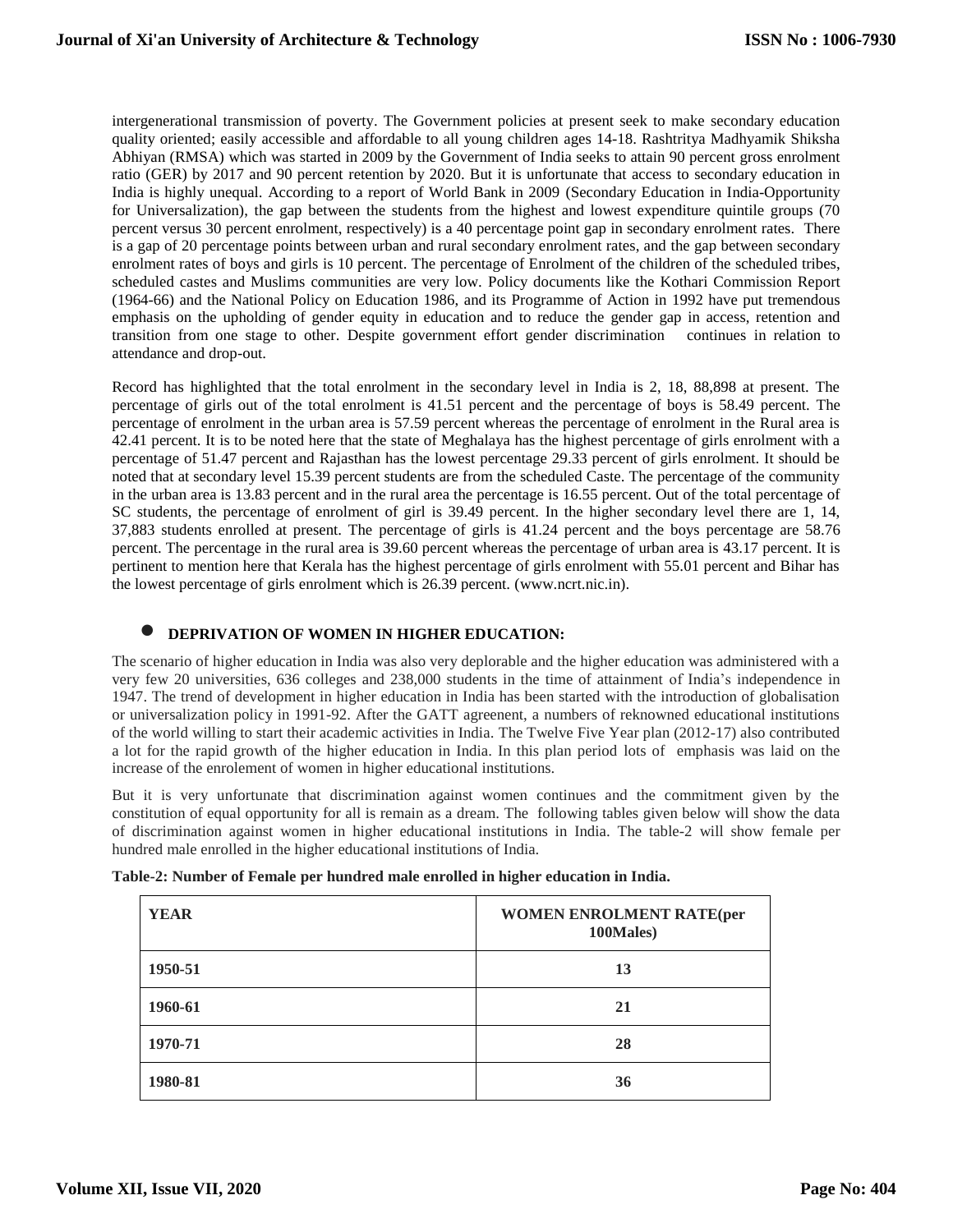| 1990-91 | 46 |
|---------|----|
| 2000-01 | 58 |
| 2005-06 | 62 |
| 2006-07 | 62 |
| 2007-08 | 63 |
| 2008-09 | 65 |
| 2009-10 | 67 |
| 2010-11 | 78 |
| 2011-12 | 80 |
| 2012-13 | 81 |
| 2013-14 | 85 |
| 2014-15 | 85 |

 *Source: Compiled from educational Statistics at a Glance, Ministry of HRD, 2015-16.*

Data shows in the table given above that there is a big gap in the enrolment of female in the higher education in India as against males. Still there is a big gap of 15 percent in matters of enrolement of women against men, which is a matter of great concern.

It is note worthy that in every year since 2012, the Ministry of Human Resource Development compile data on India's higher education and the tables given below are prepared on the basis of data collected from the sources of MHRD which will show the real facts of discrimination against women in higher education in India.

| <b>YEAR</b> | <b>MEN</b> | <b>WOMEN</b> | <b>PERCENTAGE</b><br>OF<br><b>TOTAL ENROLEMENT</b> |
|-------------|------------|--------------|----------------------------------------------------|
| 2001-02     | 9.3        | 6.7          | 8.1                                                |
| 2002-03     | 10.3       | 7.5          | 9.0                                                |
| 2003-04     | 10.6       | 7.7          | 9.2                                                |
| 2004-05     | 11.6       | 8.2          | <b>10.0</b>                                        |
| 2005-06     | 13.5       | 9.4          | 11.6                                               |
| 2006-07     | 14.5       | <b>10.0</b>  | 12.4                                               |
| 2007-08     | 15.2       | 10.7         | 13.1                                               |
| 2008-09     | 15.8       | 11.4         | 13.7                                               |

 **Table- 3: The GER for Men and Women from 2001 to 2014-15**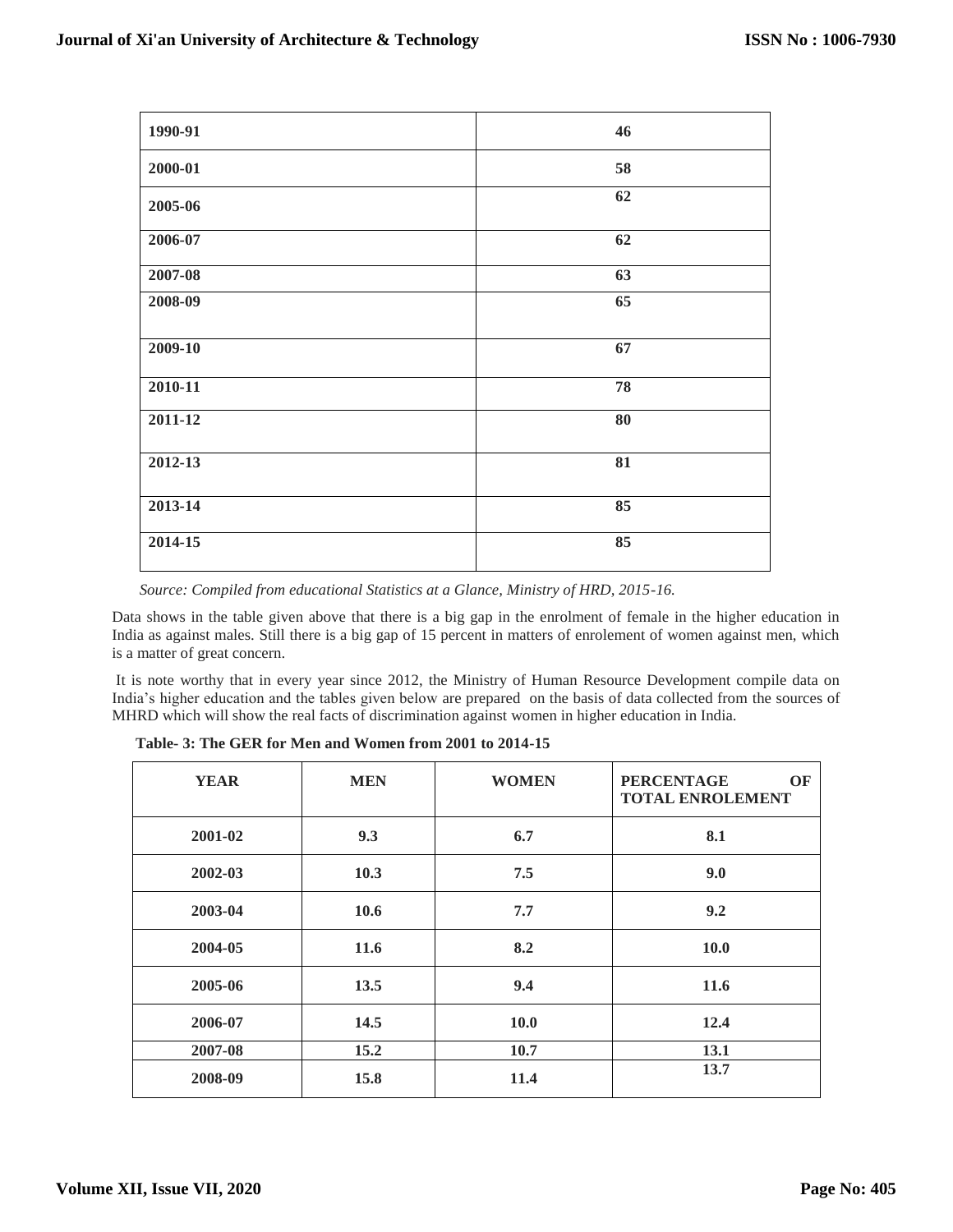| 2009-10 | 17.1 | 12.7 | 15.0 |
|---------|------|------|------|
| 2010-11 | 20.8 | 17.9 | 19.4 |
| 2011-12 | 22.1 | 19.4 | 20.8 |
| 2012-13 | 22.7 | 20.1 | 21.5 |
| 2013-14 | 23.9 | 22.0 | 23.0 |
| 2014-15 | 25.3 | 23.2 | 24.3 |

 *Source: Compiled from Educational Staticstics at a Glance, Ministry of HRD, 2015-16*

The table given above reflects the fact that the Gross Enrolment Ratio of women in higher education has been increasing since over the years from 6.7 percent in 2001-02 to 24.3 percent in 2014-15. But it has also highlighted that in comparision to males it has always remained less access all the years. GER of women never more or never at per with men in last 14 years. .

The table given below will show the fact of state wise enrolment of women in the universities and colleges in comparision to the total enrolment in 2015-16.

| Table-4: State Wise Enrolment of Women in Universities and Colleges in Comparision to Total Enrolment in |  |  |
|----------------------------------------------------------------------------------------------------------|--|--|
| 2015-16.                                                                                                 |  |  |

| SI.            | <b>STATE AND UT</b>       | <b>TOTAL</b><br><b>ENROLMENT</b> | <b>WOMEN</b><br><b>ENROLMENT</b> | PERCENT OF<br><b>WOMEN</b><br><b>ENROLMENT</b> |
|----------------|---------------------------|----------------------------------|----------------------------------|------------------------------------------------|
| 1              | Andaman &<br>Nicober      | 6349                             | 3445                             | 54.26                                          |
| 2              | Andhra Pradesh            | 1295329                          | 555765                           | 42.91                                          |
| 3              | Arunachal Pradesh         | 32802                            | 15979                            | 48.71                                          |
| $\overline{4}$ | Assam                     | 485656                           | 237795                           | 48.96                                          |
| 5              | <b>Bihar</b>              | 1364218                          | 570024                           | 41.78                                          |
| 6              | Chattishgrah              | 395424                           | 194254                           | 49.13                                          |
| $\tau$         | Chandigarh                | 68456                            | 37843                            | 55.28                                          |
| 8              | Dadra and Nagar<br>Haveli | 5333                             | 2521                             | 47.27                                          |
| 9              | Daman & Diu               | 3057                             | 1206                             | 39.45                                          |
| 10             | Delhi                     | 348338                           | 170099                           | 48.83                                          |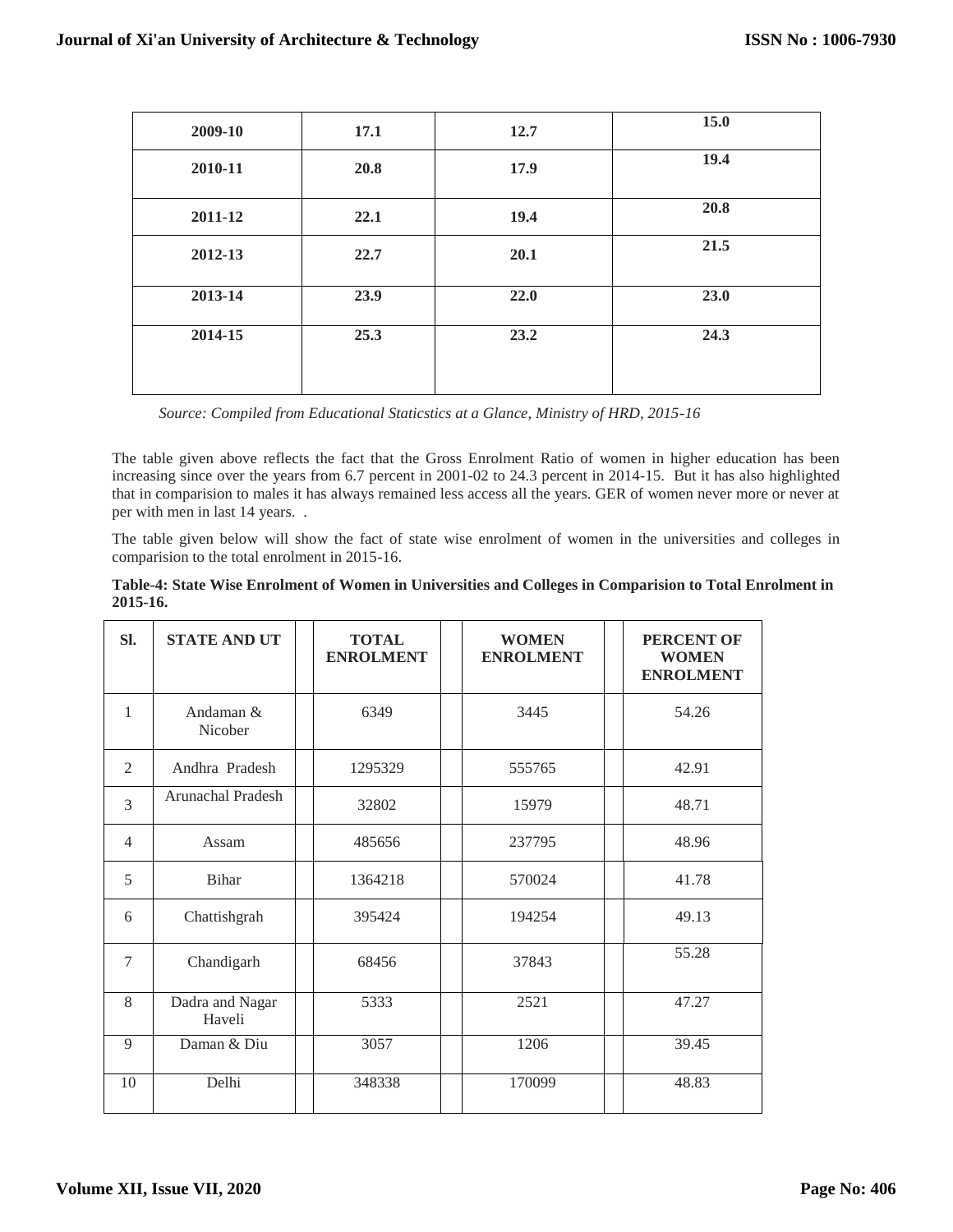| 11              | Goa                  | 31208            | 18820            | 60.38 |
|-----------------|----------------------|------------------|------------------|-------|
| 12              | Gujrat               | 1398646          | 576879           | 41.25 |
| 13              | Haryana              | 6669336          | 318434           | 47.75 |
| 14              | Himachal Pradesh     | 195361           | 105591           | 54.05 |
| 15              | Jharkhand            | 521601           | 773561           | 49.61 |
| 16              | Jammu & Kashmir      | 233091           | 125761           | 53.95 |
| 17              | Karnataka            | 1557353          | 773561           | 49.67 |
| 18              | Kerala               | 643822           | 378021           | 58.72 |
| 19              | Laksawdeep           | $\overline{501}$ | $\overline{351}$ | 70.06 |
| 20              | Madhya Pradesh       | 1527607          | 655231           | 42.89 |
| 21              | Maharastra           | 3055164          | 1386677          | 45.39 |
| 22              | Manipur              | 92932            | 46337            | 49.86 |
| $\overline{23}$ | Meghalaya            | 60730            | 30925            | 50.92 |
| 24              | Mizoram              | 18710            | 9006             | 48.13 |
| 25              | Nagaland             | 29716            | 15410            | 51.86 |
| 26              | Odhisa               | 777231           | 370757           | 47.70 |
| 27              | Puduchery            | 53362            | 27643            | 51.80 |
| 28              | Punjub               | 734839           | 376847           | 51.28 |
| 29              | Rajasthan            | 1563395          | 721466           | 46.15 |
| 30              | Sikkim               | 17867            | 8507             | 47.61 |
| 31              | Tamilnadu            | 2375377          | 1239802          | 52.19 |
| 32              | Telengana            | 1206873          | 554780           | 45.97 |
| 33              | Tripura              | 61327            | 26012            | 42.42 |
| 34              | <b>Uttar Pradesh</b> | 5748990          | 2759167          | 47.99 |
| 35              | Uttarakhand          | 330829           | 159063           | 48.08 |
| 36              | West Bengal          | 1576316          | 739449           | 46.91 |
|                 | <b>Grand Total</b>   | 28484746         | 13465751         | 47.21 |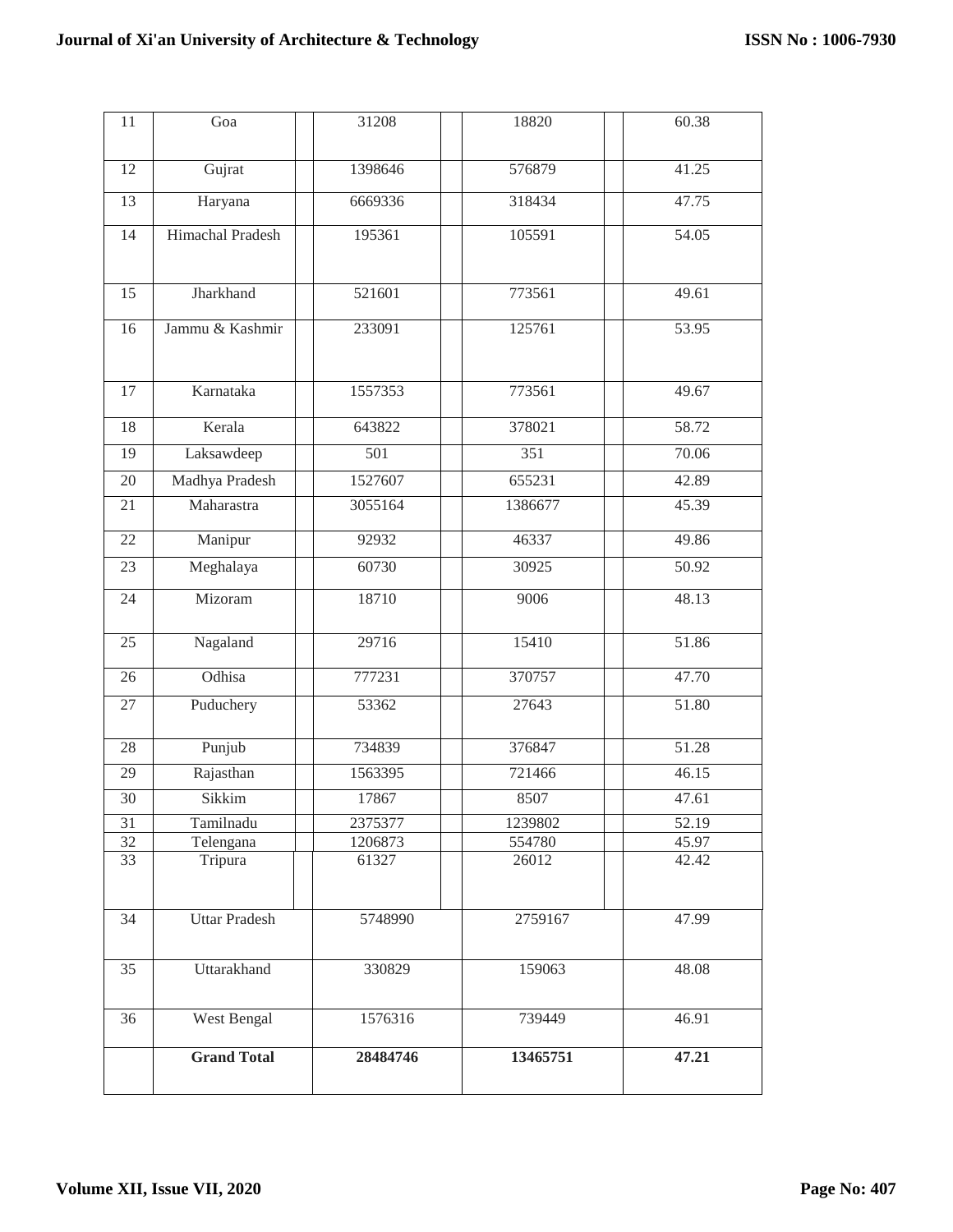#### *Source: University Grants Commission Annual Report, 2015-16*

The table which has given above reflected the fact that women enrolment out of the total enrolment is highest in the UT Lakhwadeep(70.06%) followed by Goa(60.31%) and the lowest in Daman and Diu with 39.45%.

Finally, the following table will show the faculty wise enrolment of women in the higher educational institutions in India.

**Table-5: Enrolment of Women Faculty wise-2015-16.**

| SI.                     | <b>FACULTY</b>                | <b>WOMEN ENROLMENT</b> | <b>TOTAL</b><br>$\frac{0}{0}$<br>OF<br><b>ENROLMENT</b> |
|-------------------------|-------------------------------|------------------------|---------------------------------------------------------|
| $\mathbf{1}$            | <b>Arts/Oriental Learning</b> | 5539097                | 41.13                                                   |
| $\overline{2}$          | <b>Science</b>                | 2685403                | 19.94                                                   |
| $\mathbf{3}$            | <b>Commerce/Management</b>    | 2141673                | 15.91                                                   |
| $\overline{\mathbf{4}}$ | <b>Education</b>              | 680953                 | 5.06                                                    |
| 5                       | <b>Engineering/Technology</b> | 1360021                | 10.10                                                   |
| 6                       | <b>Medicine</b>               | 676162                 | 5.02                                                    |
| 7                       | <b>Agriculture</b>            | 65640                  | 0.49                                                    |
| 8                       | <b>Veterinary Science</b>     | 9879                   | 0.07                                                    |
| $\boldsymbol{9}$        | Law                           | 159216                 | 1.18                                                    |
| 10                      | <b>Others</b>                 | 147707                 | 1.10                                                    |
|                         | <b>TOTAL</b>                  | 13465751               | 100.0                                                   |

#### *Source: UGC Annual Report, 2015-16, New Delhi(Provisional).*

The data of the table-5 shows that highest women enrolled under the faculty of arts/Oriental Learning and with lowest in the faculty of Law, Agriculture and Veterinary Science.

The gross enrolment ratio of women in higher education is 24.5 percent which is low as compared to man. (25.4 percent). But it a matter of great pride that enrolment ratio of women jumped a huge 1350 percent in last seven years and now it is 41.5 percent. It is also to be noted here that women are dominated in PG and M. Phil courses in our country. A report of All India Survey of Higher Education shows that the enrolment of women rises from 1.2 million in 2010-11 to 17.4 million in 2017-18. But it is very unfortunate that participation of women in work force in India is very low as compared to their enrolment in the higher educational institutions. A report of World Bank has stated that only 29 percent women are active in work force. (Sharma K. , 2018) .

#### **5. SUGGESTIONS AND CONCLUSION:**

It has already been mentioned that education system of India is the third largest in the world after USA and China. Though passing throug various ups and downs since India's independence, education system of India has successful in achieving rapid growth and development in recent times. It is observed that this result has been achieved due to the broader vision of our political leaders and educationists our country. Though our education system is successful in a number of ways but still it has to go a long way to achieve 100 percent target. It should also to be remembered that the government of India is not successful in implementing right to equality in its real sense. So in every stages of education, from primary to higher education, there persists gender discrimination every where. Our study has successful in proving the reality. We can suggest some measures in conclusion which will help in development of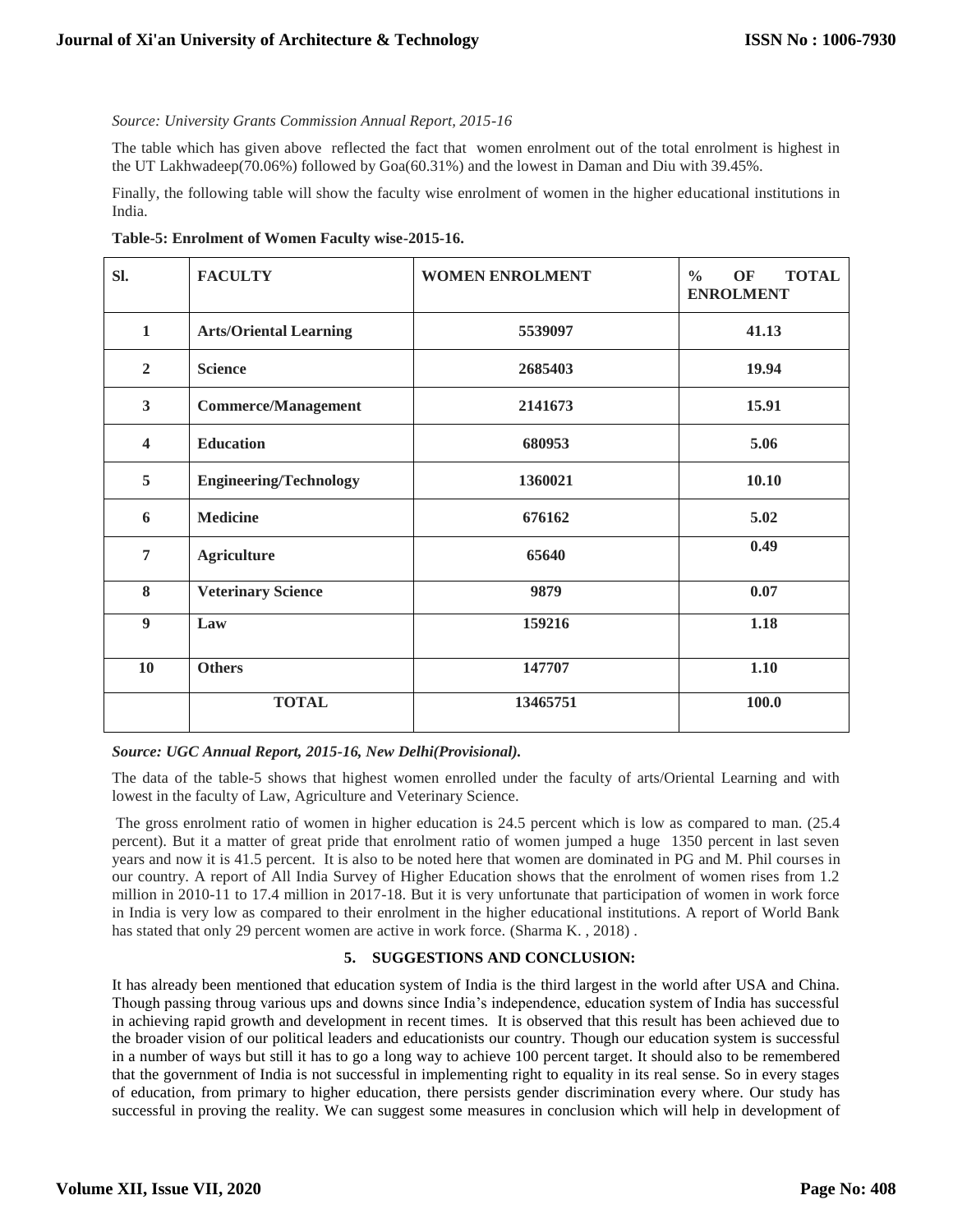our education system, to establish eqality in education sector and to help in denouncing gender discrimination. If the government of India and the government of the States will not take serious steps in eliminating gender discrimination then the slogan "SAVE THE GIRL CHILD, TEACH THE GIRLCHILD" will be meaningless.

- 1. Report reflects that most of the girl students are not interested to attend school due to the over crowded class room, absent of teachers, unsanitary conditons, and feeling of unsafety at school are some common complaints which compels their parents not to send their children to school. Reports has also highlighted that only 5 percent of government schools complied with all the basic standards, some 40 percent primaries has more than 30 students per class room, 60 percent did not have electricity, 21 percent teacher not professionally trained. (Williams, Why Girls in India Missing Out on the education They Need, 2013). The Government of India passed the right to Education Act, 2009, with a holistic view to provide universal compulsory education in India. So the government must work to implement the RTE-2009 it in its real sense. The duty of the civil society and the NGOs are also important in this regard.
- 2. The Global Campaign for Education(GCE), a coalition of 26 NGOs and Teaching Union, desired that that all nations of the world would allocate 6 percent GDP for the development of education. The government of India has been promising this since 1968. But still the allocation of funds for education in the budget of India has not over 4 percent. It is 3.7 percent in the current budget. To attract students to educational institutions allocation of funds is a must, other wise the dreams would not be materialized.
- 3. All possible measures should be taken to prevent dropouts in the school. The MHRD statistics show that there were dropouts 93 girls per 100 boys in primary classes, 95 in middle classes, and 90 in secondary classes in 2014-15. Report also shows that 3 million students are out of school in 2012, compared to 8 million in 2009. This report has also reflected that there were 27 percent dropout in grade V, around 41 percent in grade VIII. It is be noted that while the dropout rate is almost same for boys and girls in the primary level, the disparity widens at higher level and in rural areas. The reasons behinds the fact that our society is not out of the old social evils like Child Marriage, Child Labour etc. Hence to save the future of our students these type of social evils should be eliminated from our society.
- 4. Though we are talking much about the success story of education sector, but still there are some areas, specially the rural areas, where children are still in the darkness distancing them from educational institutions. It is very uncertain that whether they hear about the Right to Education Act, 2009. It is also to be mentioned that incidence of non enrolment, low participation and dropout is more among the vulnerable groups and further intensitifies with caste, gender, religion, racial discrimination, proverty, malnutrition and geographical location. Hence, awareness must be created among these groups about the importance of education or to compel them to send their children to schools.
- 5. The continuous raising of fee structure in the higher education in India also hampers the students, specially students of rural areas. The introduction of semester systems in the colleges and universities has over burdened the students financially. It is worth mentioning that the students has to pay more fee in the name of admission, six times after completion of their every semesters, which was only three times in the annual system. The semester system is a well accepted system of education and is a student centric system hence the government should take special measures to lessen the financial burden of the students and should make provisions for free addmissions of students specially BPL category and female students. Here we can cite the example of Assam that recently the Assam government has announced that the students will get free addmissions from primary to PG level.
- 6. To attract more female students to higher education more stress should be given to the opening of institutions for female in the country.
- 7. To involve more Female students in the Science, Commerce, Agriculture and Management, provisions should be made to create interest among female students for these subjects.
- 8. Importance should be given on the E-learing methods in the educational institutions, specially in the higher educational institutions. Preferences should be given to the rural areas. Though the government of India enacts various policies for E-learing but due to various reasons these could not be implemented properly in the educational institutions. The impotance of E-Learing facilities are realised in this situations of covid-19 Pandemic.